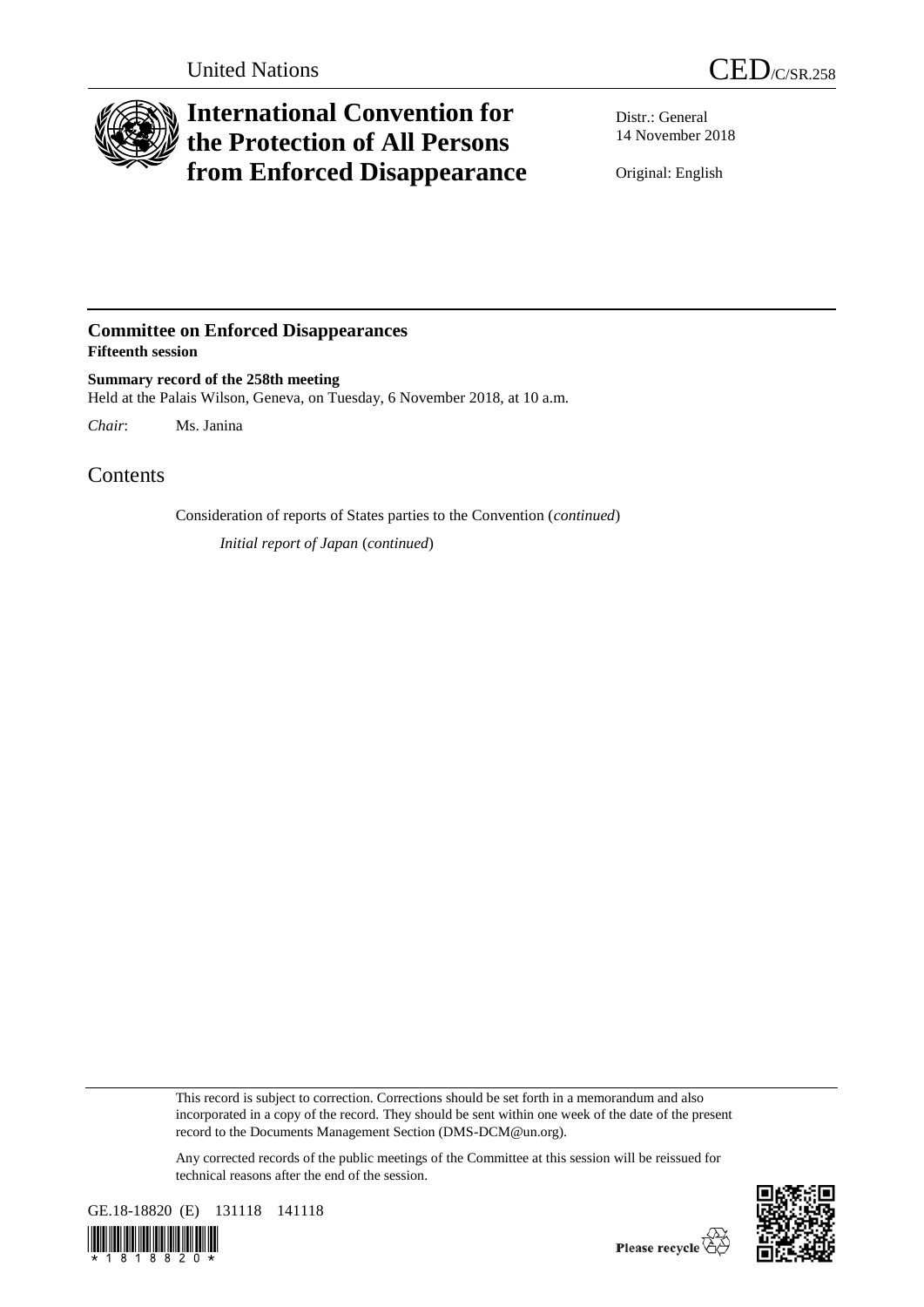*The meeting was called to order at 10 a.m.*

## **Consideration of reports of States parties to the Convention** (*continued*)

*Initial report of Japan* (*continued*) [\(CED/C/JPN/1;](http://undocs.org/en/CED/C/JPN/1) [CED/C/JPN/Q/1](http://undocs.org/en/CED/C/JPN/Q/1) and [CED/C/JPN/Q/1/](http://undocs.org/en/CED/C/JPN/Q/1)[Add.1\)](http://undocs.org/en/CED/C/JPN/Q/1/Add.1)

1. *At the invitation of the Chair, the delegation of Japan took places at the Committee table.*

2. **Mr. Tanaka** (Japan) said that the right of victims of enforced disappearance to demand compensation was subject to a statute of limitations of 20 years.

3. Extensive training courses focusing on human rights were provided for judges throughout their careers. The lecturers invited to speak on emerging challenges and other topics by the Supreme Court and its training institutions had included university professors specializing in international human rights law, the Director-General of the Human Rights Bureau of the Ministry of Justice and human rights experts from the United Nations and other international organizations.

4. Jurisdiction over offences of enforced disappearance perpetrated on Japanese territory was established by article 1 of the Penal Code. When the offence was committed elsewhere, there were three possible scenarios. When the perpetrator was a Japanese national, jurisdiction was governed by article 3 of the Code. When the victim was a Japanese national, jurisdiction was established by article 3-2. When neither the perpetrator nor the victim was a Japanese national and the offence was covered by a treaty, jurisdiction was governed by article 4-2 of the Penal Code.

5. **Ms. Kolaković-Bojović** (Country Rapporteur) said that, with regard to the fundamental legal safeguards covered by article 17 of the Convention, the Committee was concerned about the *daiyo kangoku* substitute prison system, under which persons could be detained in police cells for up to 23 days with limited access to legal counsel, especially during the first 72 hours. Apparently the possibility of bail and mechanisms for filing complaints were also excluded under that system, as were independent inspections. Concern had also been expressed regarding procedural safeguards for children in conflict with the law. In addition, it was her understanding that administrative detention could be maintained without judicial review for periods ranging from 6 to 12 months. She would appreciation clarification on that score.

6. The laws and regulations governing communication and visits with detainees cited in annex 13 of the replies to the list of issues appeared to be excessively restrictive and to fail to provide adequate protection for the rights enshrined in the Convention. Areas in which safeguards appeared to be insufficient included, for example, the obligation to inform relatives of cases of deprivation of liberty and the location of the detainees and the obligation to enable detainees to communicate with persons of their choice, including consular authorities in the case of foreigners. Visits from legal counsel appeared to be limited to specific times and circumstances, and restrictions were also placed on visits by family members or other persons. In addition, prison staff were reportedly not only present and made recordings during such visits but also examined correspondence, including from defence counsels, and communications and visits conducted in a language other than Japanese were prohibited unless the detainee was able to cover the cost of translation or interpretation. She wished to know whether the State party intended to address such restrictions and align its national legislation with the Convention in those regards.

7. The Committee had been informed that the Habeas Corpus Act could be invoked as a means of challenging unlawful detention only by detainees themselves or their defence counsel. Was that the case, or could it also be invoked by other persons with a legitimate interest in the case? Information concerning means of challenging confinement in medical institutions and immigration detention facilities would also be appreciated. She would like to know whether the State party planned to establish a consolidated national register of persons deprived of their liberty to replace the current system of parallel registers. Clarification would be welcome regarding the procedures used for updating and monitoring those registers.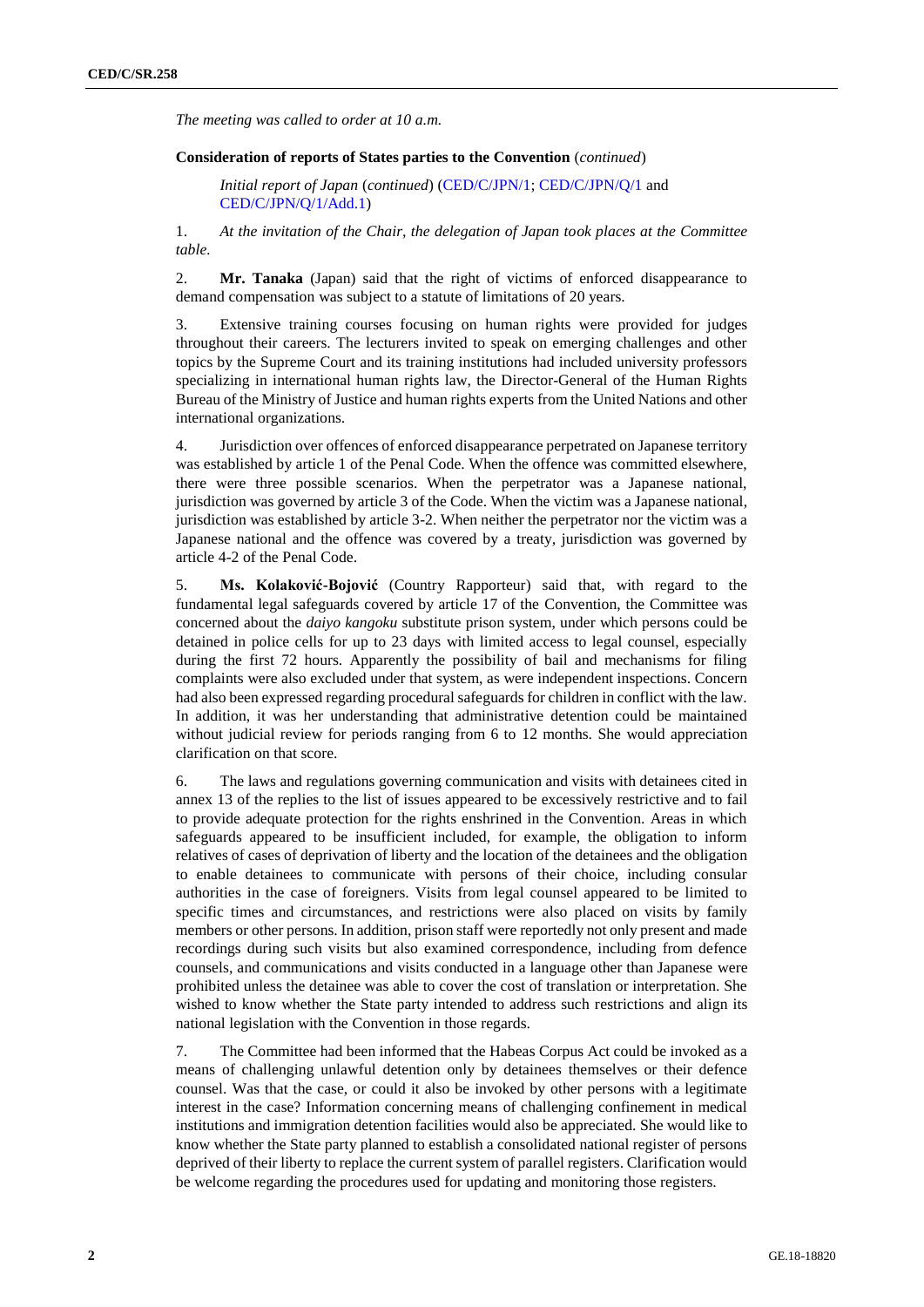8. According to paragraph 97 of the State party's report, the Immigration Bureau did not willingly provide information concerning foreign nationals detained by the Bureau even to persons with a legitimate interest in the case. However, the report also said that detainees were permitted to contact persons to whom they wished to convey the information listed in article 18 (1) of the Convention. Did that mean that the State party left the fulfilment of its obligations under that article up to the detainees themselves? Information would be appreciated on the measures taken to prevent the undue delay or obstruction of requests for such information.

9. The Committee was unsure whether articles 156 and 193 of the Penal Code encompassed all aspects of the misconduct relating to the provision of information concerning instances of the deprivation of liberty covered by article 22 (b) and (c) of the Convention. With regard to the genetic database, she wondered what the State party meant by "peculiar missing persons". She also wished to know whether the database was used to search for disappeared persons. As the delegation had indicated that training courses were provided for judges throughout their careers, she wondered whether similar training was provided for other officials, such as police officers and military personnel.

10. **Mr. Baati** (Country Rapporteur), noting that the definition of victims in article 290-2 of the Code of Criminal Procedure did not fully conform to article 24 (1) of the Convention, said that he would like to know what steps the State party planned to take in order to align those provisions with the Convention. According to paragraph 171 of the replies to the list of issues, the term "victims and others" was interpreted to include, in accordance with article 24 (1), the disappeared person and any individual who had suffered harm as a direct result of an enforced disappearance. As the courts had not tried any case of enforced disappearance and there was no specific legislation dealing with the subject, he wished to know who, apart from judges, was empowered to interpret the law in that respect. Information concerning the relevant jurisprudence would be welcome.

11. Paragraph 142 of the report appeared to indicate that eligibility for compensation for moral damages was limited to the disappeared person's father, mother, spouse and children, rather than extending to all other persons deemed to be victims pursuant to article 24 of the Convention. He would like to invite the delegation to comment on that point.

12. He wondered whether victims were required to follow the litigation procedures for petitions for redress set forth in paragraph 174 of the replies to the list of issues since, according to paragraph 172, it was generally unnecessary for the victim to file a complaint in such cases. He would also be interested to learn what steps the State party intended to take in order to uphold the rights of victims described in article 24 (2) of the Convention

13. According to the State party's reply to question No. 25 of the list of issues, a missing person was deemed to be dead only after an adjudication of disappearance had been conducted. Did such an adjudication correspond to a declaration of death? As insurance premiums, pension contributions and other fees remained payable pending such a declaration, he wondered whether victims' families were required to pay those fees in the interim and whether they had to wait for seven years before gaining access to the corresponding death benefits.

14. It would be appreciated if the delegation would indicate which article of the Penal Code covered the offence of the wrongful removal of children and whether that article was in accordance with article 25 (1) of the Convention. Was there an emergency search mechanism for finding children who had been subjected to enforced disappearance? Further information would be appreciated on the DNA profile records mentioned in paragraph 152 of the report and on the procedures in place for returning children to their families. Was there a procedure for annulling the adoption of child victims of enforced disappearance and for informing them of their true identity? According to paragraph 164 of the report, missing persons reports could be filed by persons who had close relations with the missing person in social realms. In the case of children, would that include persons such as physicians and teachers?

*The meeting was suspended at 10.30 a.m. and resumed at 10.55 a.m.*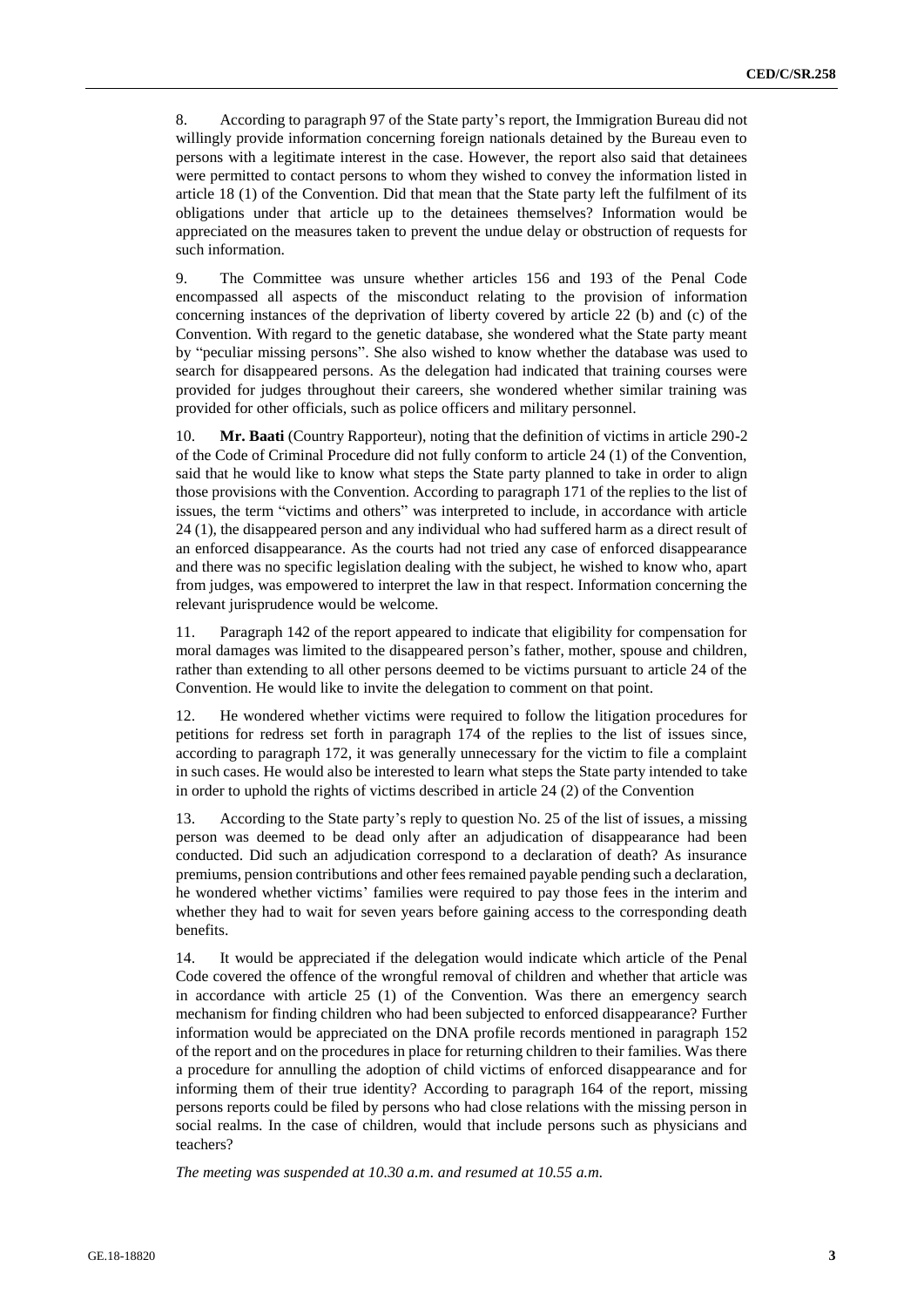15. **Mr. Tanaka** (Japan) said that, in the Japanese criminal justice system, detainees had the unrestricted right to consult with their lawyers while awaiting trial and during the trial itself. Detainees also had the right to communicate with people other than their lawyers. Similarly, detainees in administrative detention, who were usually migrants awaiting deportation, could meet with their lawyers in private. They had the right to receive visits from people other than their lawyers as well, but visits from such people were not necessarily confidential. Persons in administrative or criminal detention were free to seek redress — by filing a lawsuit, for example — for any violation of their due process rights.

16. **Mr. Sugiura** (Japan) said that persons detained in police holding cells, which served as substitute prisons, were entitled to confidential meetings with their representatives; ordinarily, such meetings could even be held at night and on weekends. Persons in police holding cells had received a total of more than half a million visits from their representatives in 2017. Visits from family members were permitted during normal working hours.

17. **Mr. Tanaka** (Japan) said that suspects who were being held in custody were asked who should be informed that they had been placed in detention. There was no provision for release on bail while awaiting trial in the Japanese criminal justice system. In almost all cases, however, pretrial detention could last no longer than 20 days. Suspects were eligible for release on bail only once they had been formally charged and trial proceedings had begun.

18. **Mr. Sugiura** (Japan) said that, since no prisons were located in the central areas of Japanese cities, prohibiting the use of holding cells in police stations would be unrealistic. All persons in custody who were suspected of or charged with a criminal offence were entitled to publicly funded legal aid. Since the adoption of a recent amendment, all interrogations conducted as part of police investigations had been recorded on video. The police officials responsible for managing the police detention system were not involved in criminal investigations. The police were supervised by a number of independent committees which were empowered to receive and act on complaints, including complaints related to police detention.

19. **Mr. Tanaka** (Japan) said that, as he had indicated earlier, suspects being held in custody in connection with criminal proceedings were entitled to receive visits from their family members or other persons with a legitimate interest in their case. Convicted prisoners, for their part, could receive visits and send and receive correspondence. Persons in immigration detention facilities had access to similar means of providing information about their situation to their family members, representatives or other persons.

20. Any officials who committed any of the acts described in article 22 of the Convention were subject to disciplinary penalties, including dismissal. Officials who knowingly produced false reports or abused their authority were criminally liable for their acts. In sum, if misconduct was the result of negligence, administrative penalties were imposed; if, on the other hand, the acts were intentional, criminal penalties were an option.

21. As was also true of detainees in criminal proceedings, persons held in immigration facilities could sue for damages if they believed their rights had been violated. He was unaware of the specific case mentioned earlier by a Committee member in which a person had apparently been held for more than a year without a judicial hearing. In general, detention in immigration facilities did not exceed 60 days. If a deportation order had not been issued within 60 days of a person's placement in such a facility, he or she would be released. Provisional release was considered when detention was prolonged, and there were no restrictions on a detainee's ability to seek judicial review of his or her case.

22. **Ms. Nonoyama** (Japan) said that people who posed a danger to themselves or others could be hospitalized involuntarily. Prefectural governors decided whether or not to commit such persons to mental hospitals on the basis of medical assessments made by doctors. Persons who had been involuntarily hospitalized could petition the Ministry of Health, Labour and Welfare or the courts to reverse the committal order.

23. **Mr. Sugiura** (Japan) said that the Japanese police used the DNA profiles stored in their databases to cross-check genetic information for identification purposes in cases involving missing persons.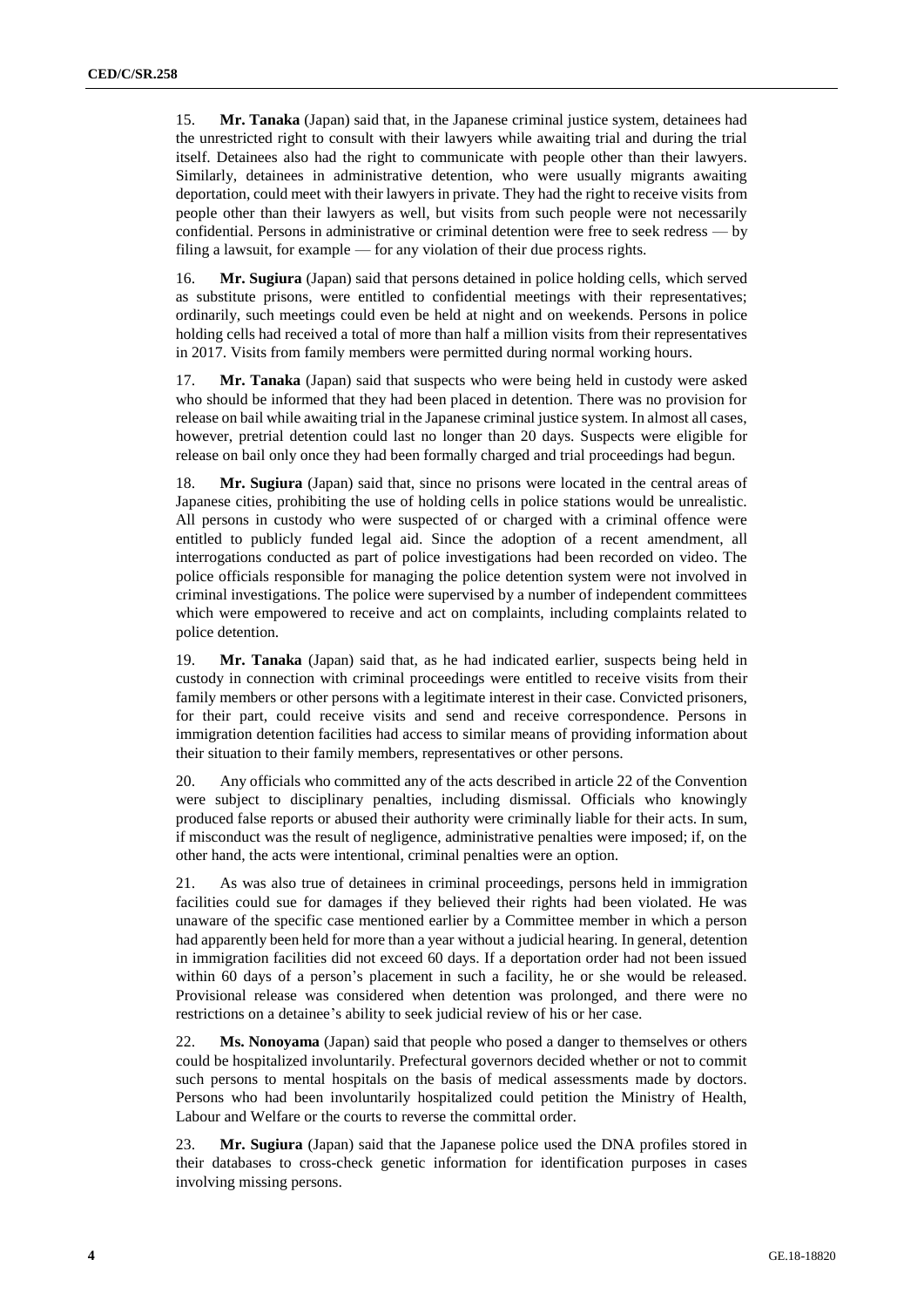24. **Mr. Tanaka** (Japan) said that, although the Habeas Corpus Act established remedies for unlawful detention, the country's comprehensive legal and administrative framework was such that the great majority of potential cases of unlawful detention could be resolved by means of ordinary judicial or even administrative proceedings. As he had suggested earlier, safeguards were in place to ensure that Japan complied with its obligations under article 18 of the Convention. Restrictions on communication in correctional and immigration facilities were few. People with a legitimate interest in the situation of a given detainee were thus kept well informed. Lawyers were free to see their clients wherever they were being held. Visits from persons other than lawyers — consular officials, for example — often involved the presence of facility personnel. The length of such visits could be limited.

25. Anyone who suffered direct or indirect harm as the result of an enforced disappearance was entitled to seek compensation. If a direct victim of an enforced disappearance died or suffered serious physical or mental harm, his or her spouse or other relative could, in principle, exercise the rights enjoyed by the direct victim. Care nonetheless had to be taken to ensure that the enforced disappearance had not been perpetrated by one of the direct victim's immediate family members. In practice, victims and their family members were entitled to receive information on the disposition of the corresponding criminal proceedings, including copies of case files, even in the event that a prosecution was not initiated.

26. Every public prosecutor's office had a person on staff who provided support to victims by, for example, accompanying them to court or helping them to examine the summaries of court proceedings. A telephone hotline that provided information about criminal proceedings had also been set up. A wide range of measures to protect victims involved in such proceedings had been put in place. In view of the rights and protections enjoyed by victims in the country's criminal justice system, Japan did not intend to amend its laws to redefine what was meant by the term "victim". The current understanding was, in its view, consistent with the spirit of the Convention.

27. **Mr. Sugiura** (Japan) said that crime victims or their surviving family members were provided with financial benefits by the State as part of the Benefit System for Crime Victims. Victims of crimes committed outside Japan, or their families, could collect similar benefits.

28. **Mr. Tanaka** (Japan) said that the principal aim of investigations conducted into cases of enforced disappearance was to clarify the whereabouts or fate of the disappeared person. The Civil Code, on the other hand, governed how cases of disappearance were adjudicated for the purpose of determining what civil rights and obligations were involved. In no way did the adjudication of such cases under civil law mean that enforced disappearance was not an extremely serious crime.

29. **Mr. Sugiura** (Japan) said that the police followed special protocols when investigating cases of missing persons who were minors. When such minors were found, they were returned to their families or guardians.

30. **Mr. Tanaka** (Japan), responding to a question on the wrongful removal of children, said that the offences of kidnapping by force or enticement and unlawful capture and confinement were all provided for in the Penal Code and were applicable in cases where the victim was a minor. In criminal proceedings, the authorities respected the rights of all victims and devoted special attention to children, especially those in need of psychological support. Concerning the annulment of adoption decisions, he wished to draw attention to paragraph 154 of the report, which stated that if a child subjected to enforced disappearance were adopted by other persons for the purpose of concealing his or her true identity, such adoptions would be void. Legal safeguards were in place that were intended to prevent such adoptions from occurring.

31. **Mr. Sugiura** (Japan) said that the police underwent training during recruitment and as a requirement for promotion, as well as participating in other specific training activities. The National Police Agency conducted three training sessions per year for a total of 11,000 police officers assigned to duty at detention facilities. Training for detention facility managers and staff was based on the Act on Penal Detention Facilities and the Treatment of Inmates and Detainees and was designed to help them to become more knowledgeable about detainees' human rights. The curriculum covered the Act itself, professional ethics, the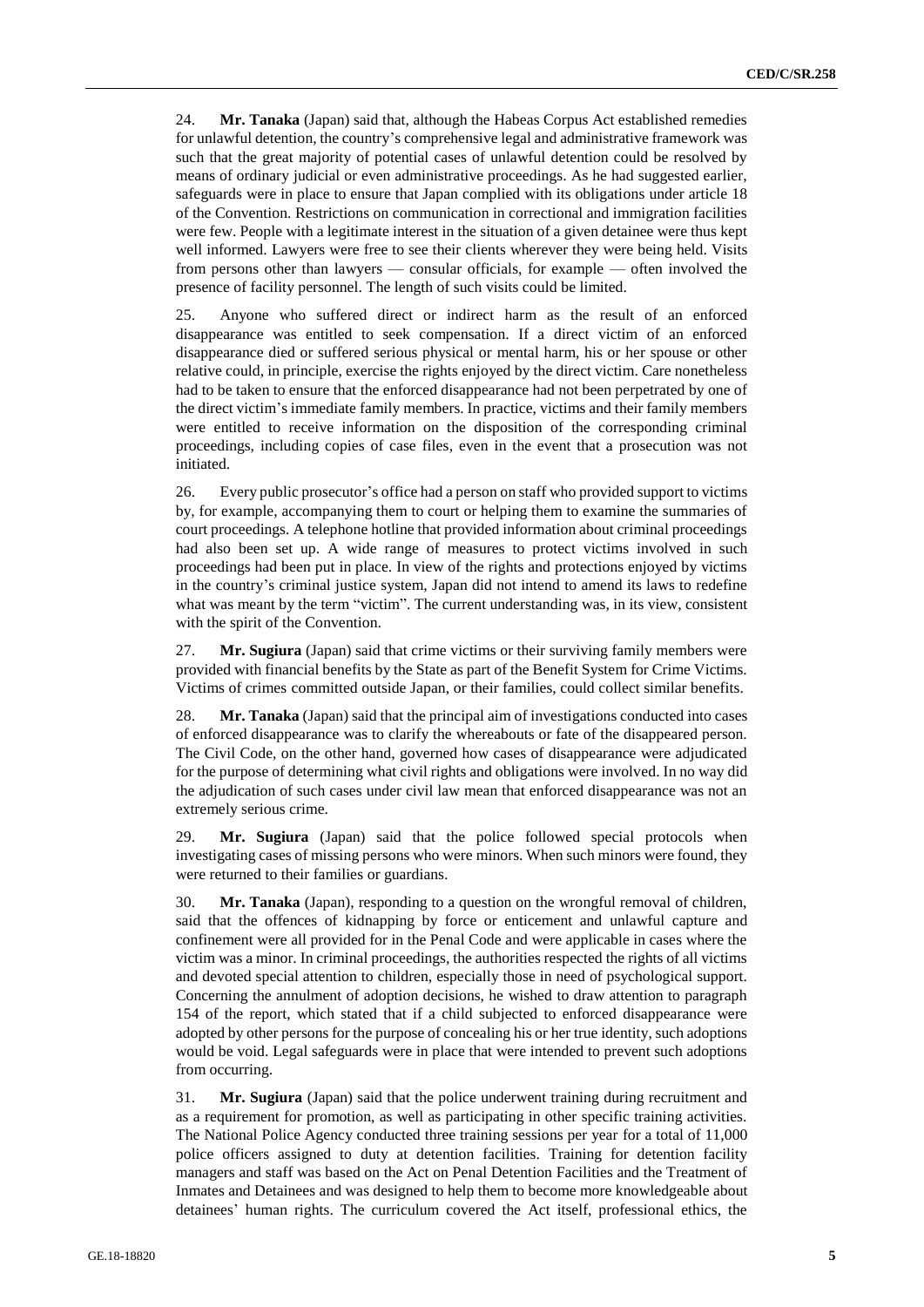appropriate treatment of detainees and the human rights treaties to which Japan was a party, including the Convention. Criminal investigations involving Self-Defence Forces personnel were not conducted under the jurisdiction of the military courts but by the police under the supervision of the judiciary. Human rights training had been provided to a total of 150 staff members responsible for conducting such investigations during the 2017/18 fiscal year.

32. **Mr. Tanaka** (Japan) said that judges were ultimately responsible for interpreting the definition of "victims" in accordance with the Code of Criminal Procedure. Paragraph 172 of the replies to the list of issues correctly stated that victims generally did not need to take any action in order to exercise their rights in that capacity, unless they wished to seek redress under civil law in conjunction with the corresponding criminal proceedings. According to Japanese law, victims of enforced disappearance could seek compensation both under civil law and under the State Redress Act; the latter was more advantageous in that any compensation would be paid by the State in lieu of the government official concerned if the perpetrator did not have the means to pay. Criminal courts hearing cases of enforced disappearance could issue what was known as a restitution order so that victims would not have to furnish evidence and establish facts a second time if they chose to initiate proceedings in a civil court. Victims of enforced disappearance were eligible to receive compensation for physical and psychological harm and for property damage under civil law.

33. **Ms. Iino** (Japan) said that Japan had passed a special law to provide support and benefits for citizens identified by the Government as having been abducted by the Democratic People's Republic of Korea. Support was also received by spouses, children and grandchildren who accompanied abducted citizens on their return to Japan. The Government was engaged in consultations with a view to extending the scope of that law.

34. **Ms. Kolaković-Bojović** said that she would appreciate further information on the State party's plans, if any, to create a comprehensive national register of all persons deprived of their liberty, since the existing registers were not in line with article 17 (3) of the Convention. She would welcome information on the compensation and reparation provided to victims of enforced disappearance in cases where death had not occurred and on any other actions undertaken by the Government — apart from the agreement reached with the Republic of Korea in December 2015 with regard to the issue of comfort women — to provide any of the forms of reparation set forth under article 24 (5). She would be grateful for confirmation that, under Japanese civil law, the adjudication of disappearance resulted in a declaration of death, even if the individual's fate was unclear. The Committee was interested to know whether any procedures were in place for locating missing persons who might still be alive, such as an urgent search procedure. She would also like to invite the delegation to comment on reports that children born to comfort women had been taken away from them and on claims that the State refused to investigate such cases.

35. **Mr. Baati**, recalling that article 24 (2) of the Convention provided that victims had a right to know the truth regarding the circumstances of the enforced disappearance, said that he would appreciate a response to the questions raised in respect of comfort women. He hoped that the delegation might shed further light on exactly how judges or magistrates were able to interpret the law with regard to the definition of the term "victim", given that no cases of enforced disappearance had come before the courts. Lastly, he wished to know why refugee centres were not obliged to comply with the recommendations of the Immigration Detention Facilities Visiting Committee.

36. **Ms. Galvis Patiño** said that she understood that reparation could be obtained through civil or criminal proceedings; however, she wished to know how it was obtained in practice when the provision of redress derived from a political decision of the Government, as it had when Japan had signed an agreement with the Republic of Korea to take measures to restore the honour and dignity and support the psychological rehabilitation of former comfort women. In that regard, she would welcome information on the action taken by the State party pursuant to the recommendations set out in the 2016 concluding observations of the Committee on the Elimination of Discrimination against Women [\(CEDAW/C/JPN/CO/7-8\)](http://undocs.org/en/CEDAW/C/JPN/CO/7-8) regarding full and effective redress and reparation, including compensation, satisfaction, public apologies and rehabilitative services, for former comfort women.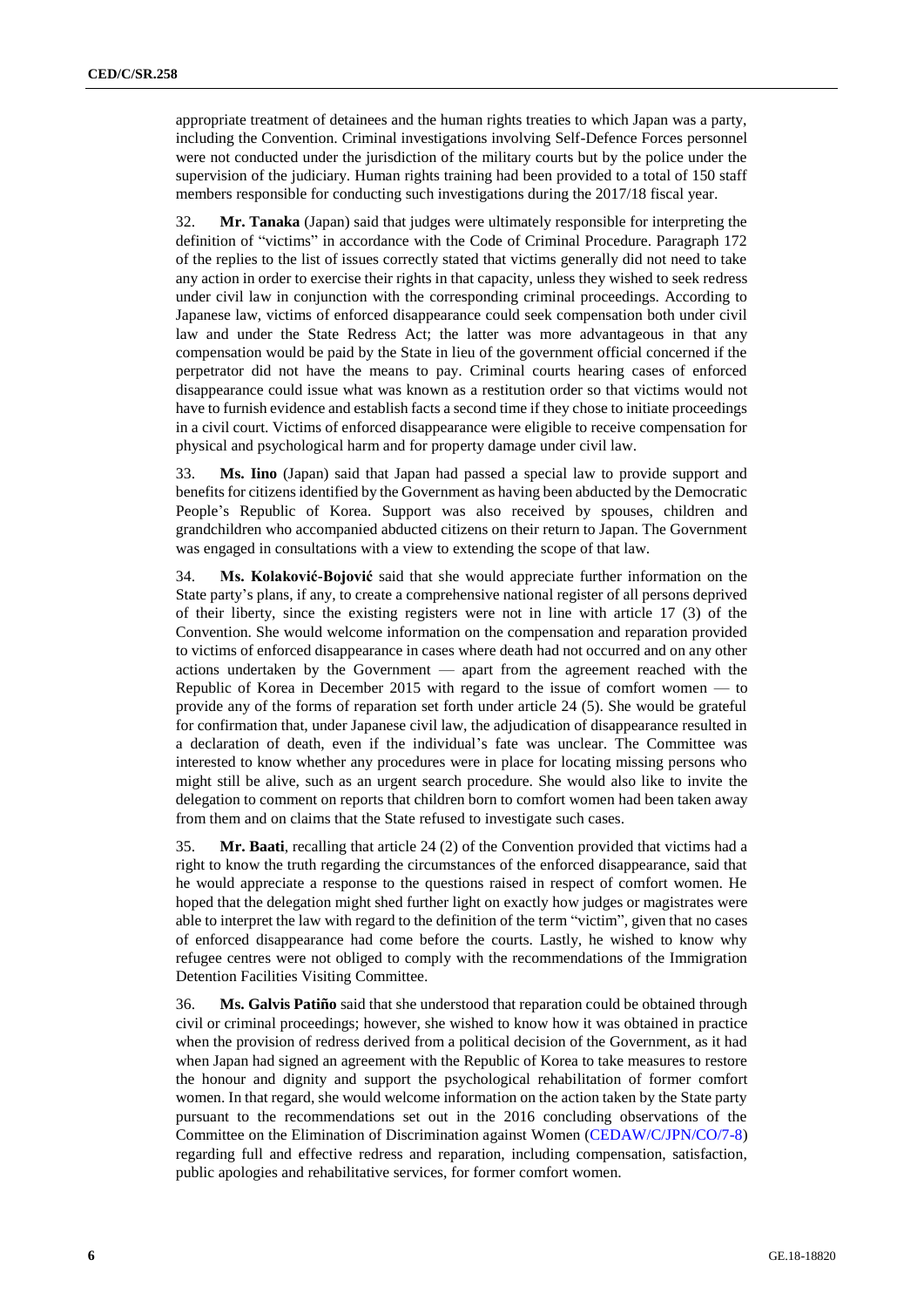37. **Mr. Huhle** said that the Committee was grateful for the delegations' comprehensive replies to its questions. He had two questions to ask in the context of article 24 of the Convention, on the rights of victims. The first referred to the right to truth, which was protected under article 24 (2). A complicated situation had arisen in respect of the right to truth in the case of former comfort women since, on the one hand, according to the Government of Japan, the truth was that there had been no sexual slavery related to enforced disappearance, while, on the other hand, there was a great deal of oral and written testimony from survivors that indicated otherwise. He therefore wished to know how the Government had taken into account the testimony of victims and witnesses in establishing the truth. Had the Government, for example, interviewed or read the testimony of witnesses and compared their statements with its own findings? He noted that Japan had opposed the inclusion of those and other documents related to the experiences of comfort women in the Memory of the World Programme of the United Nations Educational, Scientific and Cultural Organization, and he therefore wished to know whether the Government had concluded that the testimony of those victims and witnesses was false.

38. His second question was in reference to article 24 (7), on the rights of victims and associations to lodge claims. The Committee had been informed that persons belonging to victims' organizations had been the target of harassment, hate speech and physical attacks as a result of their activities. He therefore wondered what steps the Government of Japan was taking to provide effective protection for the right to the truth and the right to participate freely in organizations and associations concerned with establishing the truth.

39. **Mr. Figallo Rivadeneyra** said that he agreed that the issue of comfort women and their right to the truth was complex. Even though the Democratic People's Republic of Korea was not a signatory to the Convention and therefore was not subject to the Committee's scrutiny, he felt compelled to make mention of the enforced disappearances linked to that country, which had produced victims around the globe.

40. Regarding the types of reparation provided to victims, he understood that if the statute of limitation applicable to the corresponding criminal offence had elapsed, victims could still bring a claim before the civil courts. He wished to know what prescription periods applied in respect of civil claims and whether the State adhered to a strict or a fault-based liability regime when providing compensation. Lastly, he would appreciate clarification as to whether the meetings between immigration detainees and their lawyers were always conducted in the presence of detention centre officials, since that might be seen as a means of intimidation.

41. **Mr. Tanaka** (Japan) said that, although Japan maintained official registers of persons deprived of their liberty, those registers differed according to the purpose of the detention. Since different types of detention involved different legal procedures, the Government currently had no plans to consolidate the registers; however, it wished to assure the Committee that all registers were accessible to judicial authorities as necessary, in keeping with the spirit of article 17 of the Convention.

42. The entries in the registry of detainees contained all the requisite information. To his knowledge, the applicable Japanese legislation was fully in line with the Convention. The detention facilities visiting committees attached to penal institutions and immigration detention centres were authorized to issue opinions for the attention of the wardens or directors of those facilities who, in accordance with the applicable administrative regulations, were required to act on them. In the interests of transparency, a summary of those opinions and the measures taken pursuant to them was published by the Ministry of Justice each year.

43. Officials were not present during visits by lawyers to persons being held in immigration detention centres; they were present, however, during visits by persons other than their legal counsel. The right of detainees to take legal action against the immigration detention centre and to seek a judicial remedy was fully respected.

44. Court-ordered adjudications of disappearance had implications for the legal situation of the missing person and the civil rights and obligations associated with that person. Thorough criminal investigations were undertaken into cases suspected of involving the very serious crime of enforced disappearance in an effort to discover the whereabouts and fate of the person concerned. If a victim of enforced disappearance was found to have died, his or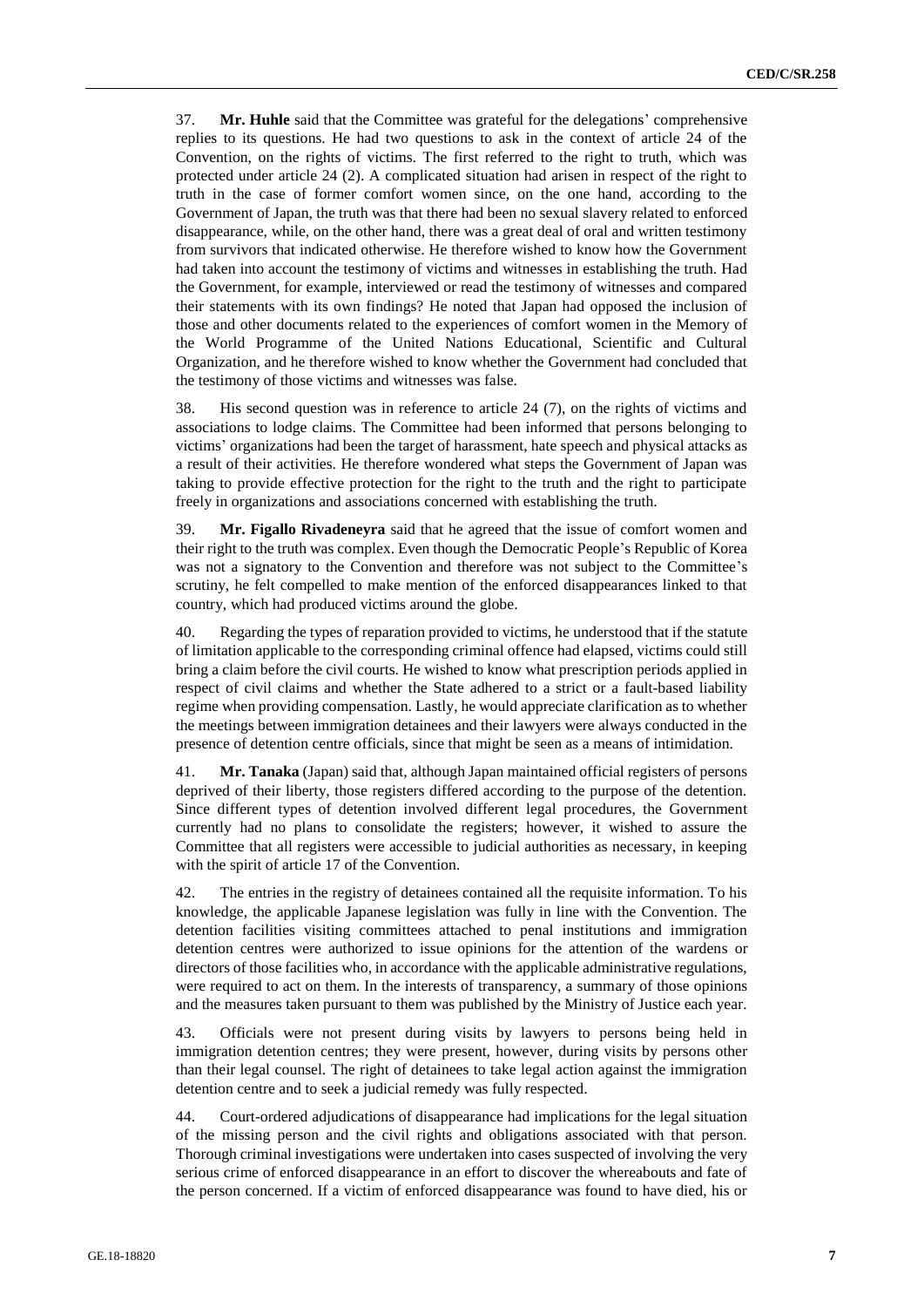her surviving family members were eligible to receive compensation arising from civil proceedings and to join criminal proceedings.

45. **Ms. Iino** (Japan) said that the Government had taken a number of measures in accordance with article 24 of the Convention to safeguard the rights of persons who had been abducted by the Democratic People's Republic of Korea. Victims who had returned to Japan received monthly benefits and were granted special access to the national pension scheme. Older victims were entitled to a special range of benefits. Information services were available to assist returning victims with everyday matters, and training sessions were provided to help them find suitable employment. Steps had been taken to guarantee that their children had access to education in Japan. There was a special law to support victims of abductions by the Democratic People's Republic of Korea, but it did not provide for reparation from the Government. The purpose of the law was rather to help victims regain their independence and to rebuild their lives following their abduction. The Government was making every effort to secure the return of those victims of abduction who remained in the Democratic People's Republic of Korea.

46. **Mr. Tanaka** (Japan) said that there was no evident link between the fact that no agents of the State had been brought before the courts on charges of enforced disappearance and the interpretation of the term "victim" in Japanese criminal procedure law. The definition of a victim was applicable in all criminal cases, including those involving enforced disappearance. It was the responsibility of the judge to decide whether a person involved in a criminal case was in fact a victim. There were currently no plans to deviate from that practice.

47. **Mr. Okamura** (Japan) said that, to date, no complaint had been brought against the Government of Japan under article 12 of the Convention. The Government of Japan had conducted a thorough fact-finding study on the issue of comfort women in the early 1990s. The study had included research and investigations based on documentation in the files of ministries and agencies of the Government of Japan, research focusing on documents held by the United States National Archives and Records Administration, on court hearings and proceedings involving relevant individuals, including former military personnel and managers of comfort stations, and the analysis of testimony compiled by the Korean Council. None of the documents examined as part of that fact-finding study had confirmed that the abduction of comfort women by the military or State authorities had actually taken place. The results of the study had been posted online, including on the website of the Asian Women's Fund. There were therefore no grounds for the criticism that the Government of Japan was concealing documents related to the issue of comfort women. The factual basis for the position of the Government of Japan was clear.

48. The Government of Japan and the Government of the Republic of Korea had signed an economic cooperation agreement in 1965 which had settled all the remaining problems concerning property and related claims. Furthermore, the agreement reached in December 2015 between the Government of Japan and the Government of the Republic of Korea had finally and irreversibly resolved the issue. Jointly established by the Government and people of Japan, the Asian Women's Fund had carried out a number of projects to offer relief to former comfort women, which had been funded from the 4.8 billion yen disbursed by the Government of Japan and the 600 million yen donated by the Japanese people. It had provided former comfort women in the Republic of Korea, the Philippines and Taiwan Province of China with atonement money, and the Asian Women's Fund had provided them with medical and welfare support. In sum, former comfort women in the Republic of Korea and Taiwan Province of China had therefore received a total of 5 million yen each, while former comfort women in the Philippines had each received 3.2 million yen. In conjunction with the atonement money and the medical and welfare support, each former comfort woman had received a letter of apology signed by the Prime Minister. In total, 211 former comfort women in the Philippines, 61 in the Republic of Korea and 13 in Taiwan Province of China had received those funds. In Indonesia, where there had been difficulties in identifying former comfort women, the Asian Women's Fund had provided financial support for building new care facilities for older persons. In the Netherlands, where it had not been possible to identify former comfort women at the time of the Fund's establishment, it had provided financial support for a welfare project to enhance the living conditions of persons who had suffered